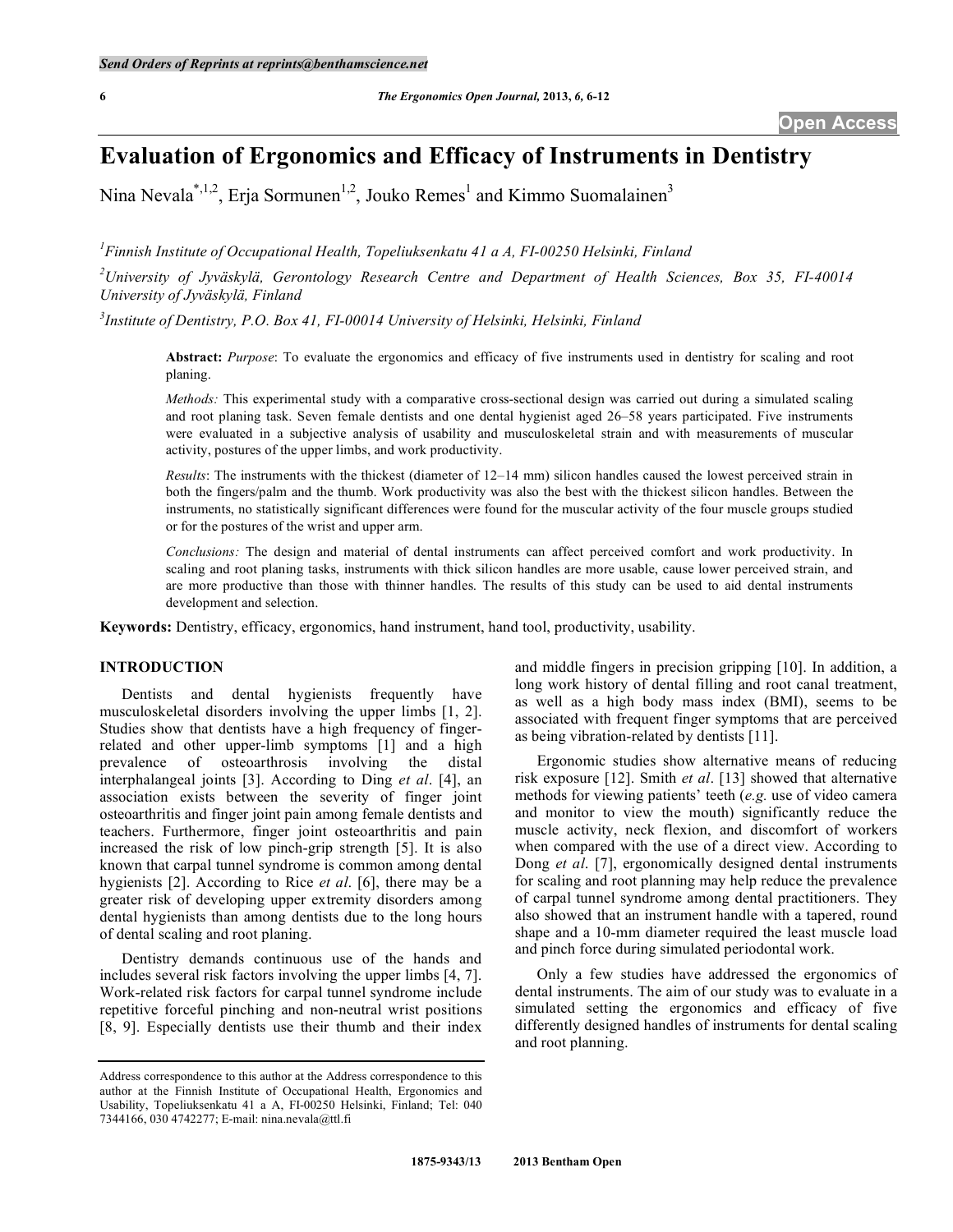# **MATERIAL AND METHODOLOGY**

# **Participants**

 Seven female dentists and one female dental hygienist, aged 26–58 years, from workplaces in the public or private sector of the health care system participated in the study (Table **1**). All of the women were right handed, healthy, and in the normal weight range.

 All of the participants were informed of the details of the experimental procedures and the possible discomfort associated with the physical experiments. They all gave their written informed consent. Permission for video-recordings of the experimental settings was also obtained from each participant.

**Table 1. Basic Background Information on the Participants. (n=8) (Standard Deviation, SD)** 

| Variable                  | Mean | <b>SD</b> | Range       |
|---------------------------|------|-----------|-------------|
| Age (years)               | 40   | 10        | $26 - 58$   |
| Height (cm)               | 169  |           | $156 - 183$ |
| Weight (kg)               | 60   |           | $53 - 75$   |
| Body mass index $(kg/m2)$ | 22.  |           | $19 - 23$   |
| Work experience (years)   |      |           | $3 - 30$    |

#### **Tested Instruments**

 This study evaluated five different models of Gracey finishing curettes, typical instruments used for periodontal treatment (Fig. **1**). The models and characteristics of the instruments (**A–E**) are shown in Table **2**.

#### **Study Design**

This was an experimental study with a comparative cross-sectional design carried out using a simulated task of scaling and root planing. The 2-hour test simulation was planned in a participative way together with dentists and researchers. The measurements of each participant were carried out with all five scaling instruments in random order during the same day in a simulated setting in a dental unit at the Institute of Dentistry, University of Helsinki (Fig. **2**). All of the participants were experienced professionals who were familiar with the proceduresrequired for their job. During the study, the women worked with each instrument (A–E) for 2 minutes.



**Fig. (1).** The tested five instruments (**A-E**).



**Fig. (2).** The simulated work situation using plastic model teeth attached to a phantom head fixed to a dental chair.

 The participants were given the freedom to choose the method with which they would complete their tasks. In the beginning of the measurements, they were allowed to adjust the chair and the dental unit according to their preferences. The adjustments were kept constant throughout the study setting.

Periodontal instruments were used on plastic model teeth attached to a phantom head (Frasaco, Germany) fixed to a Sirona model D3390 dental unit (Sirona, Austria). The

**Table 2. Tested Instruments (Gracey 11/12 Finishing Curettes) with Five Different Types of Handles (A–E)** 

|                             | A<br>$(LM 211-212)$<br>XSi) | в<br>$(LM 211-212)$<br>XSi) | (American Eagle Gracey<br>Access 11-12 XP, AE GA 11-12 XPX) | D<br>(Hu-Friedy SAS 11/<br>1273 #7 HDL) | (Hu-Friedy SAS11-<br>124 4 HDL) |
|-----------------------------|-----------------------------|-----------------------------|-------------------------------------------------------------|-----------------------------------------|---------------------------------|
| Weight (d)                  | 19                          | 16                          | 13                                                          | 21                                      | 18                              |
| Length $(mm)$               | 173                         | 173                         | 175                                                         | 171                                     | 171                             |
| Diameter of the handle (mm) | $14.2^1$                    | 11.7 <sup>1</sup>           | 9.8                                                         | 9.5                                     | 7.8                             |
| Length of the handle (mm)   | 110                         | 110                         | 108                                                         | 108                                     | 108                             |
| Material of the handle      | silicon                     | silicon                     | plastic                                                     | metal                                   | metal                           |

1 Diameter of the thickest point of the handle.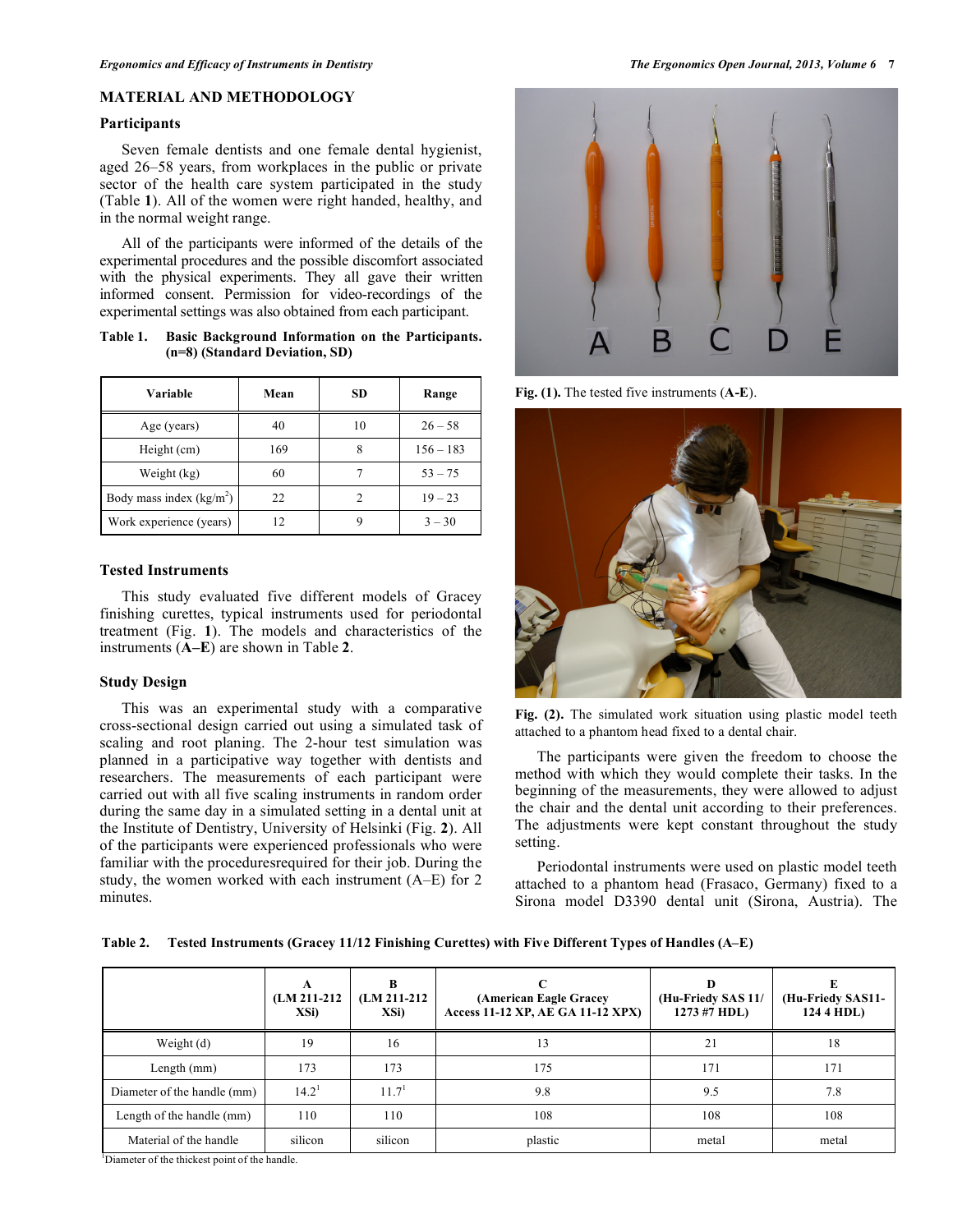surfaces apical to the cemento-enamel junction of the model teeth were painted with black nail polish to imitate calcified deposits on tooth surfaces. The mesial surface of the first upper molar on the right-hand side (tooth 16) was chosen as the target of the instrumentation process.

#### **Measurements**

 The instruments were evaluated with the use of a subjective analysis of usability and musculoskeletal strain and objective measurements of muscular activity, postures of the upper limbs, and work productivity. In the subjective evaluation, the participants responded to a query immediately after the completion of the task with each scaling instrument. The query included visual analogue scales (VASs) to evaluate the usability (6 usability features, 18 usability components) of the product [14-16]. The VAS is a 100-mm long continuous line with end points anchored by 0 (very poor) and 100 (very good). The VAS score is the measured distance (expressed in millimeters) from the lefthand end of the scale. The participants were asked to mark the point on the line that indicated their evaluation of the strain or usability component in question. They were allowed to offer written comments on the questionnaire about the usability features of the instruments.

 VASs were also used to evaluate the perceived musculoskeletal strain in six body parts (neck, shoulder, upper arm, lower arm, fingers, and palm, thumb) [14-17].

 Muscular activity was measured with surface electromyography (EMG) (ME6000, Mega Electronics, Kuopio, Finland) during the scaling process [18]. It was measured on the right side of the body (*m. flexor pollicis brevis, m. extensor digitorum*, *m. flexor carpi radialis*, and *m. trapezius pars descendens*). The positions of the electrodes were defined according to the recommendations of Delagi and Perotto [19] and Zipp [20]. The EMG signals from the skin above the working muscles were acquired with a sample rate of 1000 Hz. The measured signal was amplified 2000 times (preamplifier situated 10 cm from the measuring electrodes), and the signal band, 20–500 Hz, was full wave-rectified and averaged with a 0.1-second time constant.

From the EMG data, the mean amplitude values  $(\mu V)$ were analyzed. Muscular activity during the work was defined as the percentage of maximal EMG activity (%EMG) by calculating the EMG activity during work in relation to the activity measured during a maximal voluntary isometric contraction (MVC). Prior to the performance of the scaling task, MVCs were recorded from the four aforementioned muscles. The tests were carried out with the participant in a sitting position. During the MVC of the *m. flexor pollicis brevis*, the participant placed her elbow on the table at a flexion of 100–110° while holding a scaling instrument in her hand. She then maximally pressed the handle of the instrument [17]. During the MVC of the *m. extensor digitorum* and *m. flexor carpi radialis*, the participant's forearm was in pronation and supination, respectively, on the table, and she raised her hand (in the direction of wrist extension and flexion, respectively) against the researcher's resistance on the dorsal side and volar side of her hand. During the MVC of the *m. trapezius pars descendens*, the participant held her upper extremities

straight at the side of her body and elevated her shoulders against the researcher's resistance. Each participant was allowed one practice trial; thereafter two trials were performed. The amplitude of the MVC  $(\mu V)$  was calculated after the participant had reached the peak level of contraction and held it for 3–4 seconds. The muscle contraction and EMG amplitude level remained stable during the test for maximal isometric contractions, which was one criterion for choosing the maximal EMG activity as a reference [17].

 The upper-extremity ranges of motion were measured on the dominant side for wrist extension–flexion, ulnar–radial deviations, lower-arm and supination–pronation, as well as for abduction and flexion of the upper arm. The wrist and lower-arm movements were measured using a twin-axis electrogoniometer and a single-axis torsiometer, respectively. The upper-arm ranges of motion were registered using an inclinometer (Biometrics Ltd, Cwmfelinfach, UK) [17, 21]. The sensors were attached to the back of the wrist with skin adhesive tape. One end block of the twin-axis goniometer was attached in line with the third metacarpal bone, and the other was attached on the midline dorsal side of the distal lower arm. The reference position (0 degrees of flexion and deviation) was recorded with the participant in a standing position with her hands and upper extremities relaxed at the side of her body. The distal end block of the single-axis torsiometer was attached on the palmar surface of the forearm in line with the third metacarpal bone, and the other end was attached below the medial epicondylitis at the proximal part of forearm. The inclinometer was attached above the insertion of the shoulder muscle. The output from the goniometer was sampled with a data logger (ME6000, Mega Electronics, Kuopio, Finland) at a frequency of 1000 Hz, using the averaged mode and a time constant of 0.1 second. From the electrogoniometer data, the mean values of degree (°) were analyzed [17, 21].

 Work productivity was evaluated with an objective method. The outcome of the scaling and root planning process was analyzed by photographing the mesial surfaces of the model teeth after the instrumentation [7]. The teeth were removed from the models and placed one by one in a mold produced from dental impression material to ensure standard positioning of the teeth while being photographed. With the aid of a millimeter grid, the percentage of the paint that was removed during the test period was determined and used as the measure of the outcome of the procedure [7].

 The results were analyzed using the SPSS software for Windows (version 18.0 SPSS Inc., Chicago, IL, USA). The data are presented as means and standard deviations (SD) for the background information or as means with 95% confidence intervals (CIs) for the data on perceived usability and musculoskeletal strain. The Shapiro-Wilk test was used to test the normally distributed variables the one-way analysis of variance (ANOVA), followed by the Bonferroni post-hoc test, was performed. For the non-normally distributed variables, the non-parametric Kruskall-Wallis, one-way ANOVA was performed. Thereafter, the significance between the groups was determined with the use of the Mann-Whitney U-test. If the mean value of the specific variable differed from the confidence intervals (95% CIs) of the variables in interest, the means differ statistically significantly ( $p$ <.05).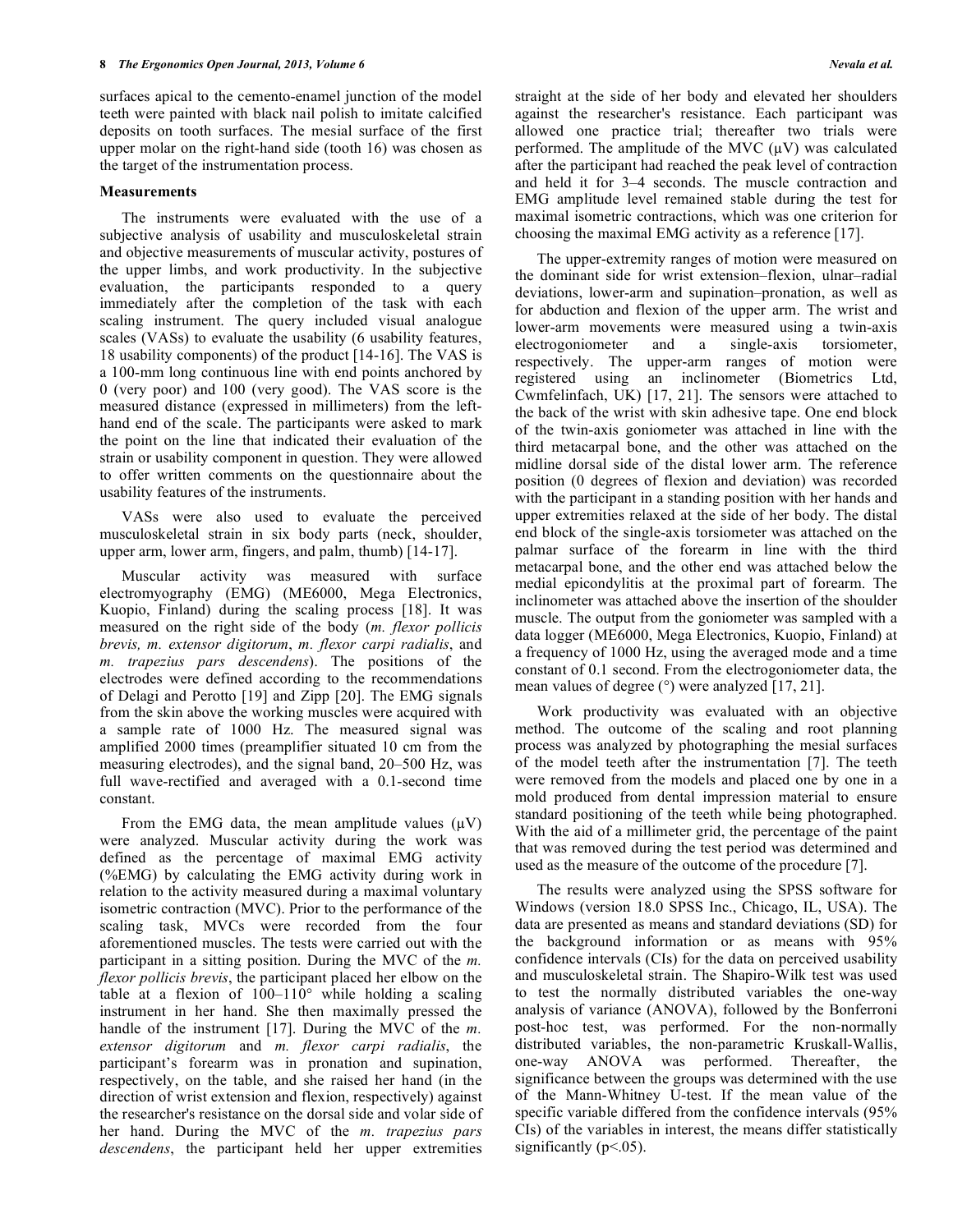#### **RESULTS**

 The two most usable instruments according to the participants' perceived assessments were those with the thickest silicon handles (A, B) (Table **3**). The usability of these two scaling instruments was statistically better with respect to most features than the usability of the worst instrument (E) with the thin metallic handle. The instrument with the thickest handle (A) was the best with regard to eight usability components, and the instrument with second thickest handle (B) was best for nine usability components. Respectively, the participants considered one feature, the grasp, to be equal for these two instruments (A, B).

 The participants reported that the instruments with the thickest and second thickest silicon handles (A, B) caused the lowest strain, both for the fingers/palm and for the thumb. Perceived strain in these body parts was statistically significantly different between the instruments with the thickest handles (A, B) when they were compared with the instrument with the thickest metallic handle (E) (Table **4**). Otherwise, no significant differences in the perceived musculoskeletal strain of body parts were observed between the instruments.

 There were no statistically significant differences in the muscular activity of the four muscle groups between the tested instruments (A–E) (Table **5**). In addition, no significant differences were found for the postures of the wrist and upper arm between the tested instruments (A–E) (Table **6**).

 The measured work productivity was best when the instrument (B) with the second thickest silicon handle was used (Table **7**). In addition, there was a statistically significant difference in work productivity between the instrument with the second thickest silicon handle (B) and the heaviest instrument with the thick metallic handle (D). Work productivity was the worst when the heaviest metallic instrument (D) was used.

### **DISCUSSION**

 The two scaling instruments with the thickest silicon handles (A, B) were the most usable instruments according to the 18 components of the usability features analyzed in this study. The usability results of these two instruments (A, B) were statistically significantly better than the usability results of the instrument with a thinnest metallic handle (E). The VAS proved to be a suitable and easy-to-understand method for use in this type of study, and it has been used also in other ergonomic studies in health care [15-17].

 According to the subjective evaluation, the use of the thinnest metallic instrument (E) caused the most

|                          | <b>Instrument</b>             |                                      |                                  |                                     |                                  |                                   |  |  |  |  |
|--------------------------|-------------------------------|--------------------------------------|----------------------------------|-------------------------------------|----------------------------------|-----------------------------------|--|--|--|--|
| <b>Usability Feature</b> | <b>Usability</b><br>Component | $\mathbf{A}$<br><b>Mean (95% CI)</b> | $\bf{B}$<br><b>Mean (95% CI)</b> | $\mathbf C$<br><b>Mean (95% CI)</b> | $\bf{D}$<br><b>Mean (95% CI)</b> | ${\bf E}$<br><b>Mean (95% CI)</b> |  |  |  |  |
|                          | Design of handle              | $78(62 - 94)^1$                      | 81 $(64-98)^2$                   | $56(28-83)$                         | $65(44-86)$                      | $49(22 - 76)$                     |  |  |  |  |
|                          | Design of working part        | 81 $(65-97)^1$                       | 75 $(50-100)^2$                  | $75(50-99)$                         | $77(62 - 91)$                    | $46(20-72)$                       |  |  |  |  |
| Design                   | Fit to hand                   | $70(47-93)^1$                        | 82 $(64-99)^2$                   | 53 $(24-82)$                        | $62(37-88)$                      | $42(19-66)$                       |  |  |  |  |
|                          | Esthetics                     | 83 $(69-97)^1$                       | $77(63 - 90)$                    | $68(52-85)$                         | $69(53-86)$                      | $61(45-77)$                       |  |  |  |  |
|                          | Color code                    | 90 $(82 - 97)^1$                     | $87(73-101)^2$                   | $86(70-102)$                        | $77(63-91)$                      | $23(3-42)$                        |  |  |  |  |
| Measurements             | Length of handle              | 83 (68-98)                           | $82(64-100)$                     | $69(49 - 88)$                       | $69(45-94)$                      | $66(45-86)$                       |  |  |  |  |
|                          | Length of working part        | 83 $(72-93)^1$                       | $78(60-95)^2$                    | $76(53-99)$                         | $79(68-90)$                      | $54(37-71)$                       |  |  |  |  |
|                          | Circumference of handle       | $77(60-94)$                          | 82 $(67-98)^2$                   | $64(39-90)$                         | $68(45-91)$                      | 43 $(11-76)$                      |  |  |  |  |
| Material                 | Material of handle            | 91 $(85-98)^1$                       | 92 $(84-99)^{2,3,4}$             | 58 $(36-80)$                        | $46(25-67)$                      | $39(19-58)$                       |  |  |  |  |
|                          | Surface pattering             | $80(67-93)^1$                        | 89 $(81-97)^{2,3,4}$             | $60(38-82)$                         | $59(38-79)$                      | $45(29-61)$                       |  |  |  |  |
|                          | Balance of instrument         | $84(73-95)$                          | $82(64 - 100)$                   | $67(47-88)$                         | $73(57-88)$                      | $64(40-87)$                       |  |  |  |  |
| Function                 | Sensibility                   | 82 $(69-96)^1$                       | $80(61-99)^2$                    | $74(48-100)$                        | $82(69-94)$                      | $52(32-72)$                       |  |  |  |  |
|                          | Preciseness                   | $85(77-94)^1$                        | $86(73-98)^2$                    | $75(48-101)$                        | $79(69-90)$                      | $56(35-77)$                       |  |  |  |  |
|                          | Turnability                   | $81(69-93)$                          | $82(70-94)$                      | $65(38-92)$                         | $75(55-95)$                      | $60(32-89)$                       |  |  |  |  |
| Strain                   | Need for force                | $78(62 - 94)^1$                      | 69 $(52 - 86)^2$                 | $59(31-87)$                         | $56(34-79)$                      | $44(21-68)$                       |  |  |  |  |
|                          | Grasp                         | $85(75-95)^1$                        | 85 $(70-100)^{2,3}$              | $62(34-90)$                         | $63(45-80)$                      | $45(20-70)$                       |  |  |  |  |
|                          | Working comfort               | $80(69-90)^1$                        | 82 $(65-98)^2$                   | $65(38-92)$                         | $70(49-91)$                      | $35(15-56)$                       |  |  |  |  |
| General                  | Overall evaluation            | 83 $(69-96)^1$                       | 85 $(72 - 98)^{2,3}$             | $67(44-90)$                         | $69(53 - 84)$                    | $41(17-66)$                       |  |  |  |  |

**Table 3. Perceived Usability (VAS, Visual Analogue Scale, 0 = Very Poor, 100 = Very Good) as Rated by the Participants (n=8) After Using the Five Instruments with Different Types of Handles (A–E). (95% Confidence Interval, 95% CI)** 

<sup>1</sup>Statistically significant difference between scaling instruments A and E.

2 Statistically significant difference between scaling instruments B and E. <sup>3</sup>Statistically significant difference between scaling instruments B and D.

4 Statistically significant difference between scaling instruments B and C.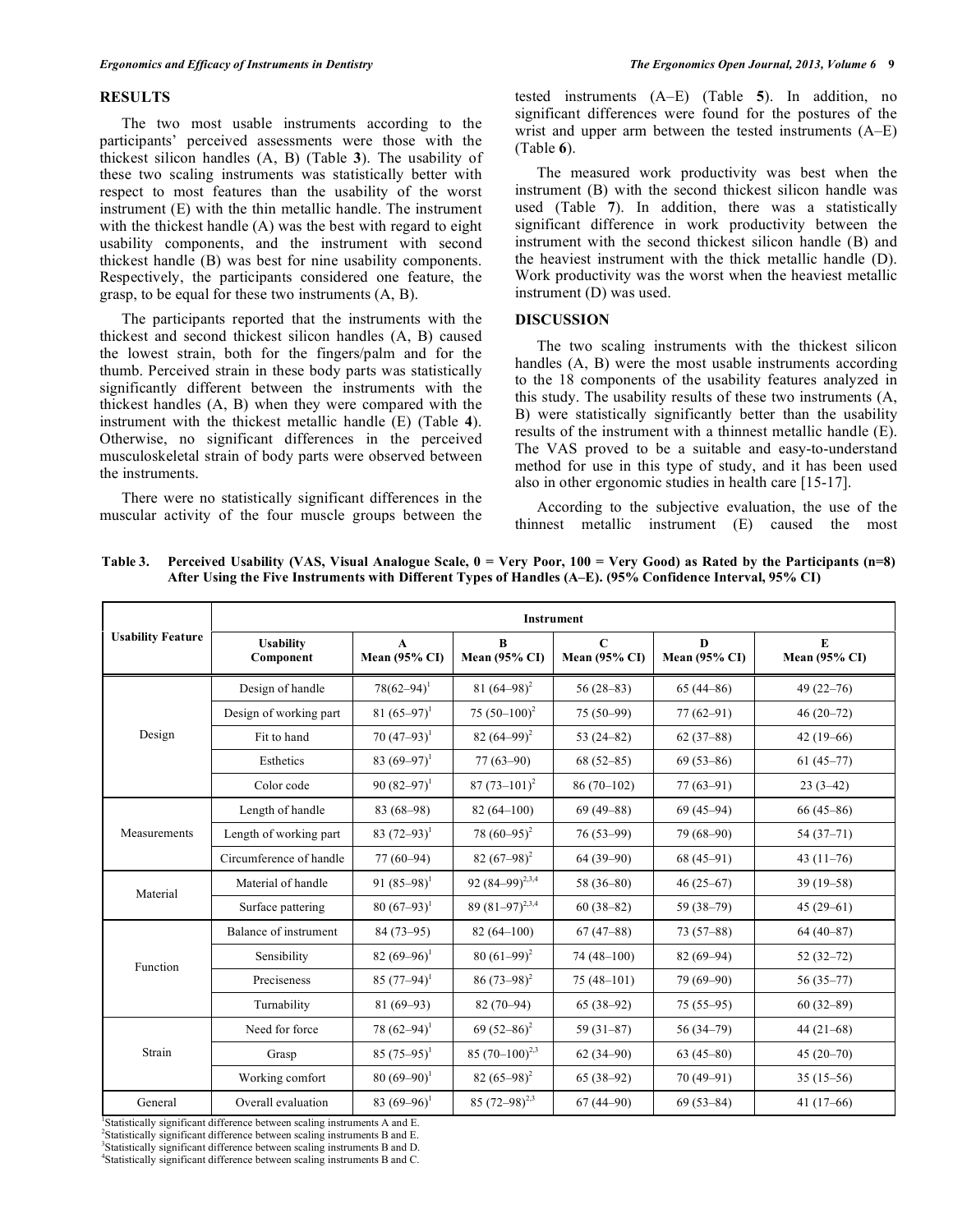Table 4. Perceived Musculoskeletal Strain (Visual Analogue Scale, VAS, 0 = No Strain, 100 = Extreme Strain) in Six Body Parts of **the Participants (n=8) After Using the Five Instruments with Different Types of Handles (A–E). (95% Confidence Interval, 95% CI)** 

| Instrument       |                               |                               |                               |                               |                               |  |  |  |  |
|------------------|-------------------------------|-------------------------------|-------------------------------|-------------------------------|-------------------------------|--|--|--|--|
| <b>Body Part</b> | A<br>Mean $(95\% \text{ CI})$ | B<br>Mean $(95\% \text{ CI})$ | C<br>Mean $(95\% \text{ CI})$ | D<br>Mean $(95\% \text{ CI})$ | E<br>Mean $(95\% \text{ CI})$ |  |  |  |  |
| Neck             | $27(9-45)$                    | $25(7-43)$                    | $29(12-45)$                   | $26(5-46)$                    | $28(14-42)$                   |  |  |  |  |
| Shoulder         | $27(10-44)$                   | $28(7-49)$                    | $31(12-51)$                   | $28(9-47)$                    | $34(17-50)$                   |  |  |  |  |
| Upper arm        | $20(4-37)$                    | $26(5-46)$                    | $26(4-47)$                    | $21(1-42)$                    | $27(9-46)$                    |  |  |  |  |
| Lower arm        | $27(8-45)$                    | $30(9-51)$                    | $31(10-52)$                   | $26(8-45)$                    | $37(17-58)$                   |  |  |  |  |
| Fingers and palm | $29(9-50)^1$                  | $25(5-46)^2$                  | $38(13-63)$                   | $32(11-54)$                   | 53 $(37-69)$                  |  |  |  |  |
| Thumb            | 41 $(20-63)^1$                | $32(11-53)^2$                 | $42(18-67)$                   | $33(13-53)$                   | 68 (54 81)                    |  |  |  |  |

<sup>1</sup>Statistically significant difference between scaling instruments A and E. 2 Statistically significant difference between scaling instruments B and E.

**Table 5. Muscular Activity (%EMG) in the Right Upper Limb and the Shoulder Region of the Participants (n=8). During the Use of the Five Instruments with Different Handles (A–E). (Standard Deviation, SD)** 

|                                                      | <b>Instrument</b> |                |                          |                |                |          |
|------------------------------------------------------|-------------------|----------------|--------------------------|----------------|----------------|----------|
| <b>Body Part (Muscle)</b>                            | Mean (SD)         | R<br>Mean (SD) | $\mathbf C$<br>Mean (SD) | D<br>Mean (SD) | E<br>Mean (SD) | p-Value* |
| Thumb<br>(M. Flexor Pollicis Brevis)                 | 21.9(11.1)        | 20.3<br>(11.8) | 21.0<br>(14.0)           | 17.8<br>(13.4) | 25.0<br>(12.1) | 0.121    |
| Wrist Flexors<br>(M. Flexor Digitorum Superficialis) | 11.9<br>(3.9)     | 13.0<br>(5.3)  | 12.6<br>(4.4)            | 12.5<br>(5.1)  | 12.4<br>(4.2)  | 0.998    |
| Wrist Extensors ( <i>M. Extensor Digitorum</i> )     | 11.8<br>(5.6)     | 11.9<br>(6.1)  | 11.9<br>(6.5)            | 12.0<br>(6.6)  | 12.6<br>(8.0)  | 0.979    |
| Shoulder ( <i>Trapezius pars Descendens</i> )        | 6.1<br>(6.6)      | 4.7<br>(3.8)   | 5.9<br>(5.8)             | 5.1<br>(4.4)   | 6.1<br>(4.7)   | 0.987    |

\*One-way ANOVA, Kruskall-Wallis.

musculoskeletal strain in the thumb during the use of the instruments. The least perceived strain was reported when the second thickest silicon (B) and the thick metallic (D) instruments were used. This result is in accordance with that of the study carried out by Dong *et al*. [7]. It is known that the use of a thick instrument decreases the strain of thumb in a pinch grip. This decrease can be due to the more neutral posture of the thumb when a thick instrument is used. Therefore it is important to decrease the muscle activity needed in a pinch grip. This is one way to lower the risk of finger arthrosis, which causes pain and decreases finger force [5, 7]. It is also important especially for dental hygienists, whose work includes scaling more than dentists' work does [2, 6].

 No statistically significant differences in the muscle activity of the participants were found for the five instruments. The results are in accordance with the results of Dong *et al*. [7], who found no statistically significant differences in muscular activity between scaling instruments with thicker (diameter 10 mm) and thinner (diameter 7 mm) handles [7].

 According to the objective measurements, work productivity was best when the instrument (B) with the second thickest silicon handle was used. In earlier ergonomic studies, both the objective photographing method [7] and subjective analyses [17] have been used to analyze work productivity. In objective productivity measurements, the mesial surface of the first upper molar on the right-hand side (tooth 16) was chosen as the target for scaling. Because of the immediate proximity of the duct of the parotid gland, it is a typical site for the accumulation of dental calculus. In addition, the surfaces of this tooth are easily distinguished from each other because of the special morphological character of the mesiopalatal surface.

 This study was planned in cooperation with researchers, manufacturers, and experienced dentists. The university dental clinic was an excellent testing environment, because the dental unit, the phantom head, and the plastic model teeth were available. In this study, the sample size was small but quite equal with several other usability studies [16, 17, 22]. The participants were well motivated, and they gave several (confidential) ideas for product development. The test simulation was designed with the cooperation of experienced dentists, and the used research methods have also been employed in other ergonomic studies in health care [15-17]. The usability variables were selected and re-designed together with dentists and researchers while taking into account the results of earlier studies [7, 17].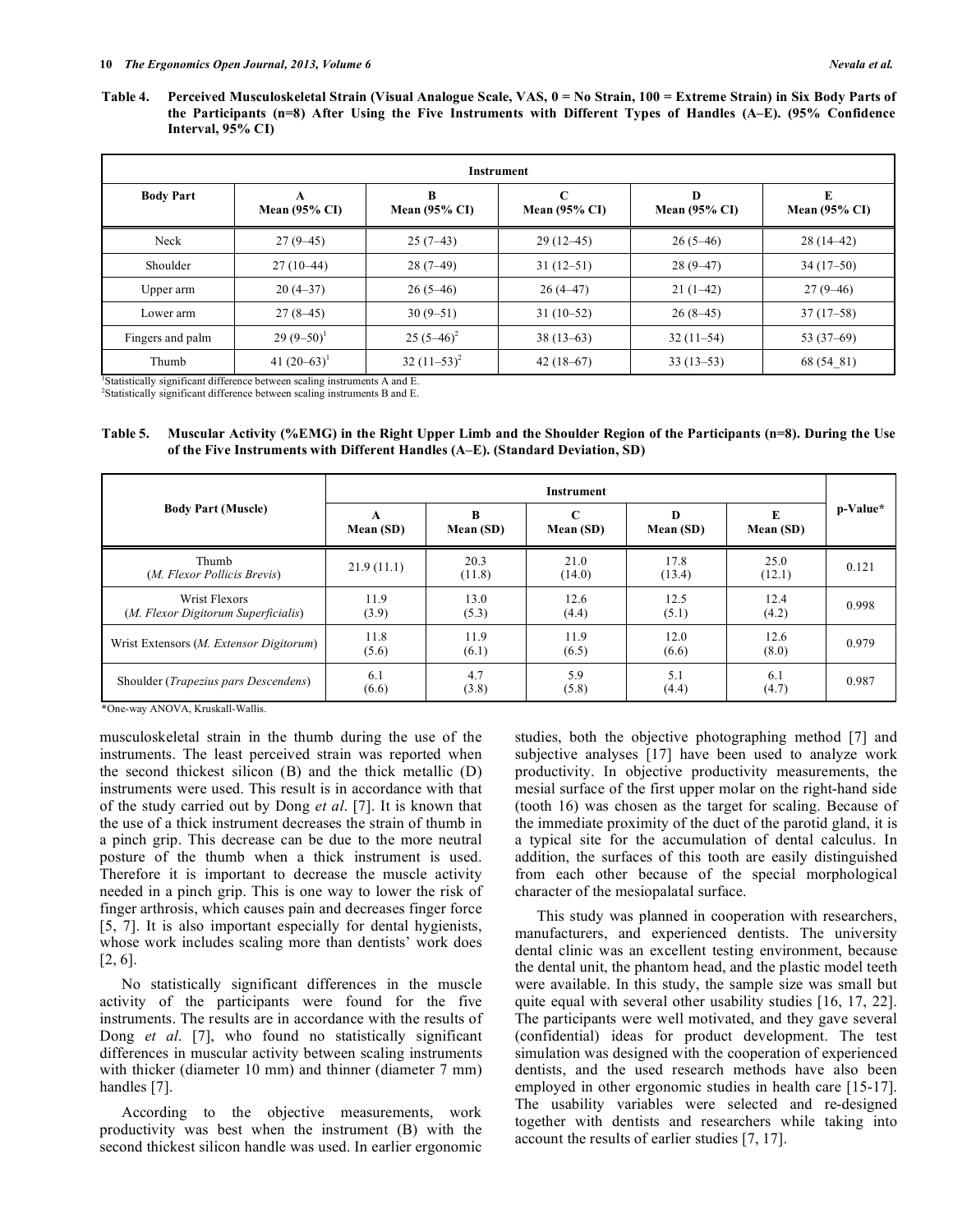**Table 6. Posture (Angle) of the Right Upper Limb of the Participants (n=8) During the Use of the Five Instruments with Different Types of Handles (A–E). (Standard Deviation, SD)** 

|                          | <b>Scaling Instrument</b> |                |                          |                |                |          |  |  |
|--------------------------|---------------------------|----------------|--------------------------|----------------|----------------|----------|--|--|
| Variable                 | A<br>Mean (SD)            | B<br>Mean (SD) | $\mathbf C$<br>Mean (SD) | D<br>Mean (SD) | E<br>Mean (SD) | p-Value* |  |  |
| Wrist extension          | 11.8<br>(11.1)            | 9.8<br>(8.3)   | 9.1<br>(7.4)             | 13.4<br>(10.9) | 15.1<br>(9.2)  | 0.698    |  |  |
| Ulnar deviation of wrist | 0.9<br>(5.8)              | 0.4<br>(8.3)   | 0.8<br>(5.4)             | 0.1<br>(6.2)   | 2.3<br>(8.7)   | 0.971    |  |  |
| Pronation of wrist       | 19.3<br>(11.2)            | 19.6<br>(10.4) | 21.4<br>(10)             | 18.6<br>(10.3) | 20.3(10.6)     | 0.982    |  |  |
| Abduction of upper arm   | 6.4<br>(16.2)             | 8.6<br>(18.2)  | 8<br>(19.5)              | 8.8<br>(17.5)  | 9.9<br>(17)    | 0.988    |  |  |
| Flexion of upper arm     | 3.9<br>(9)                | 3.3<br>(10.2)  | 4.5<br>(11.3)            | 4.1<br>(8)     | 1.5<br>(9.6)   | 0.902    |  |  |

\*One-way ANOVA, Kruskall-Wallis.

**Table 7. Work Productivity of the Participants (n=8), Evaluated as the Percentage of Tooth Surface Cleaned After Scaling with Five Instruments (A–E). (95% Confidence Interval, 95% CI)** 

|                                  | <b>Scaling Instrument</b> |                          |                          |                 |                          |  |  |  |  |
|----------------------------------|---------------------------|--------------------------|--------------------------|-----------------|--------------------------|--|--|--|--|
|                                  | Mean $(95\% \text{ CI})$  | Mean $(95\% \text{ CI})$ | Mean $(95\% \text{ CI})$ | Mean $(95\%$ CI | Mean $(95\% \text{ CI})$ |  |  |  |  |
| Cleaned surface of tooth, $\%$ ) | 56 $(44-68)^1$            | 61 $(53-69)^2$           | 53 $(43-64)$             | $41(30-53)$     | $52(41-64)$              |  |  |  |  |

<sup>1</sup>Statistically significant difference between scaling instruments A and D. 2 Statistically significant difference between scaling instruments B and D.

 This paper proposes that scaling instruments with thick silicon handles are the most ergonomic and usable and that work productivity with these instruments is good. However, also other ergonomic improvements in dentistry are needed to decrease musculoskeletal exposure. These improvements should focus on the work organization, work schedules, possibilities to affect one's own work, pauses, work spaces, the dental unit, and work tools. More scientific knowledge is needed about the effectiveness of ergonomic improvements in decreasing musculoskeletal exposure.

#### **CONCLUSIONS**

 This study showed that the design and material of handles of dental instruments can affect perceived comfort and work productivity. The use of instruments with thick (diameter 12–14 mm) silicon handles were found to be more usable and cause lower perceived musculoskeletal strain. In addition, the use of these instruments was more productive than the use of instruments with thinner handles in a scaling task. The results of this study can be used to aid dental instruments development and selection.

#### **CONFLICT OF INTEREST**

 The authors confirm that there is no conflict of interest with the content of this article.

## **ACKNOWLEDGEMENTS**

 The authors wish to thank the Institute of Dentistry, University of Helsinki, for providing the opportunity for this study. The authors would like to thank the volunteer dentists

and dental hygienist who made this project possible. Financial support was provided by the Finnish Work Environment Fund.

#### **REFERENCES**

- [1] Åkesson I, Schütz A, Horstmann V, Skerfviing S, Moritz U. Musculoskeletal symptoms among dental personnel; lack of association with mercury and selenium status, overweight, and smoking. Swed Dent J 2000; 24: 23–38.
- [2] Anton D, Rosecrance J, Merlino L, Cook T. Prevalence of musculoskeletal symptoms and carpal tunnel syndrome among dental hygienists. Am J Ind Med 2002; 42(3): 248-57.
- [3] Lehto TU, Rönnemaa TE, Aalto TV, Helenius HY. Roentgenological arthrosis of the hand in dentists with reference to manual function. Community Dent Oral Epidemiol 1990; 18: 37- 41.
- [4] Ding H, Solovieva S, Vehmas T, Riihimäki H, Leino-Arjas P. Finger joint pain in relation to radiographic osteoarthritis and joint location – a study of middle-aged female dentists and teachers. Rheumatology 2007; 46: 1502-5.
- [5] Ding H, Solovieva S, Vehmas T, Takala E-P, Leino-Arjas P. Hand osteoarthritis and pinch grip strength among middle-aged female dentists and teachers. Scand J Rheumatol 2009; 1-4.
- [6] Rice VJ, Nindl B, Pentikis JS. Dental workers, musculoskeletal cumulative trauma, and carpal tunnel syndrome, who is at risk? A pilot study. Int J Occup Safety Ergon 1996; 2(3): 218-33.
- [7] Dong H, Loomer P, Barr A, LaRoche C, Young E, Rempel D. The effect of tool handle shape on hand muscle load and pinch force in a simulated dental scaling task. Appl Ergon 2007; 38: 525-31.
- [8] Kao SY. Carpal tunnel syndrome as an occupational disease. J Am Board Fam Pract 2003; 16(6): 533-42.
- [9] Nathan PA, Meadows KD, Istvan JA. Predictors of carpal tunnel syndrome: an 11-year study of industrial workers. J Hand Surg 2002; 27(4): 644-51.
- [10] Fish DR, Morris-Allen DM. Musculoskeletal disorders in dentists. NY State Dent J 1998; 64: 44-8.